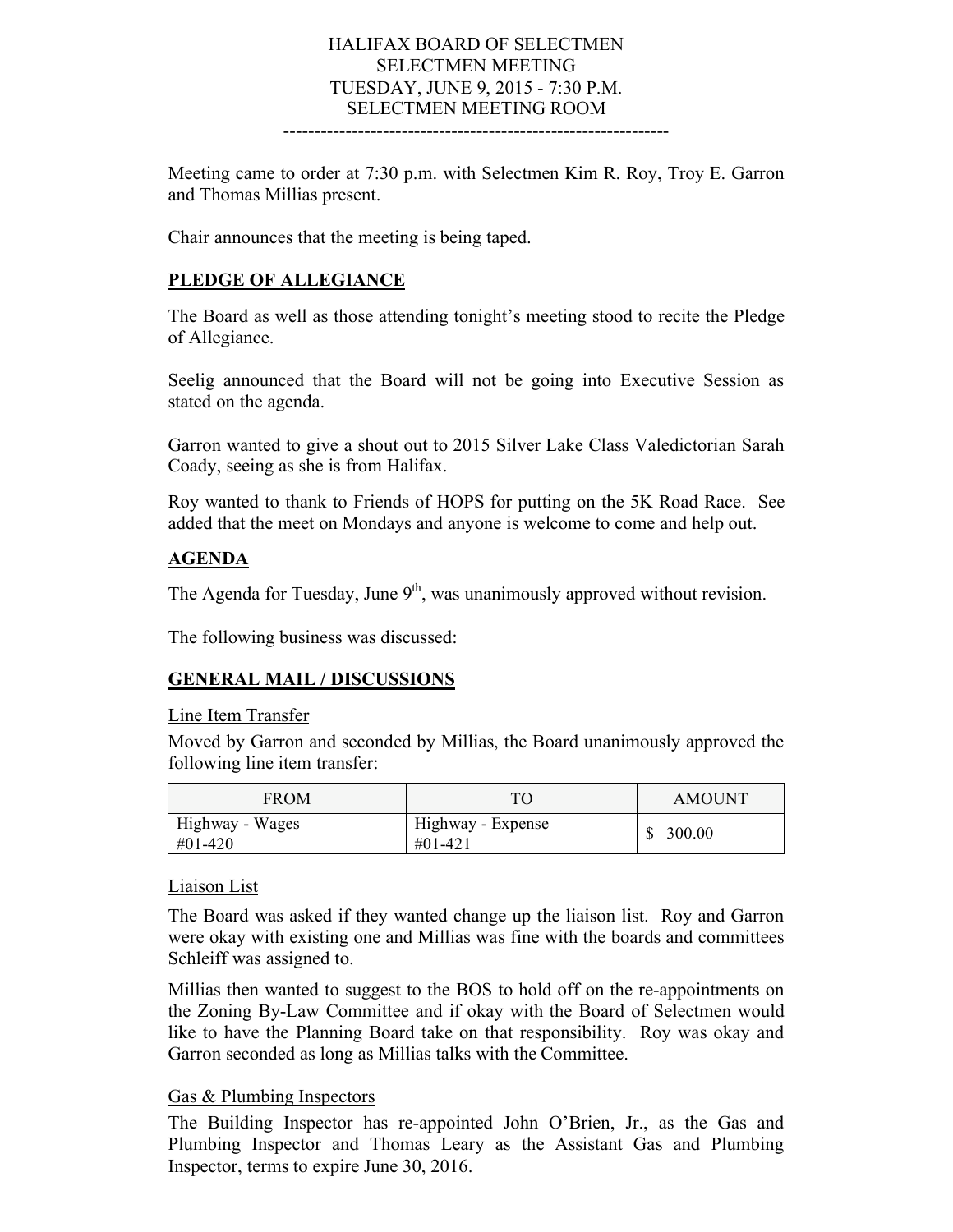Paul Collis of the Monponsett Watershed Association wrote about the lack of timely posting before East Monponsett Pond was treated with herbicide stating that he heard two people using the pond were unaware of the treatment on that day (May  $28<sup>th</sup>$ ). As far as Seelig knows, the posters went up mid-day, just before the treatment, which he agrees is later than it should be. He has notified the departments, sent information out to the Monponsett mailing list and posted it in several places on the web site.

The posters for the treatment in West Monponsett Pond (June  $2<sup>nd</sup>$ ) went up on May 29<sup>th</sup>. Chief Broderick was able to get Plymouth County to send out a Reverse 911 notice about June  $2<sup>nd</sup>$  treatment on that morning.

Seelig has notified Aquatic Control Technologies about the complaint.

# Solar Farm - Capped Landfill

Seelig has looked over the draft for the RFPs that the Committee sent but the problem was that it allowed a number of different proposals ranging from the Town building the facility to land lease option. Seelig has notified the Committee stating that they need to narrow down what they wants along with specifications as the Town needs to be able to compare proposals. However, the Committee could request *Letter of Interest* to determine what developers might be interested, and then come up with specifications based on that. The Solar Committee will be meeting tonight before the Selectmen's Meeting. Seelig will wait to hear back from them.

# State Budget

The Senate has approved a State budget with no direct changes to Halifax's local aid. That said, there are differences between the House and Senate budgets:

- 1) Senate funds special education circuit breaker at \$271.6M; House at \$261.7M.
- 2) Senate funds kindergarten at \$1M; House at \$18.6M.
- 3) Senate funds regional school transportation at \$59; House at \$56.5.
- 4) Senate funds Chapter 70 at \$111.2M; House at \$108.2M' no change for Halifax.
- 5) Senate funds charter school reimbursements at \$84.5M; House at \$76.8M – account is still underfunded.
- 6) Senate/House both oppose "Pay the Patient" provisions that would send checks to patients not ambulance services.

Seelig is recommending that the BOS support all of the above.

Roy entertained a motion to send a letter of support for the above items #1 - #6.

Moved by Millias and seconded by Garron, the Board unanimously voted to send a letter supporting #1 - #6.

# Re-Appointments to Finance Committee

Moved by Selectmen Chairman, Kim Roy, and seconded by Finance Committee member, Gordon Andrews, the following vote was taken to re-appoint Stuart Hall of 54 Highland Circle and Margaret Fitzgerald of 463 Plymouth Street to the Finance Committee; both with terms to expire June 15, 2018: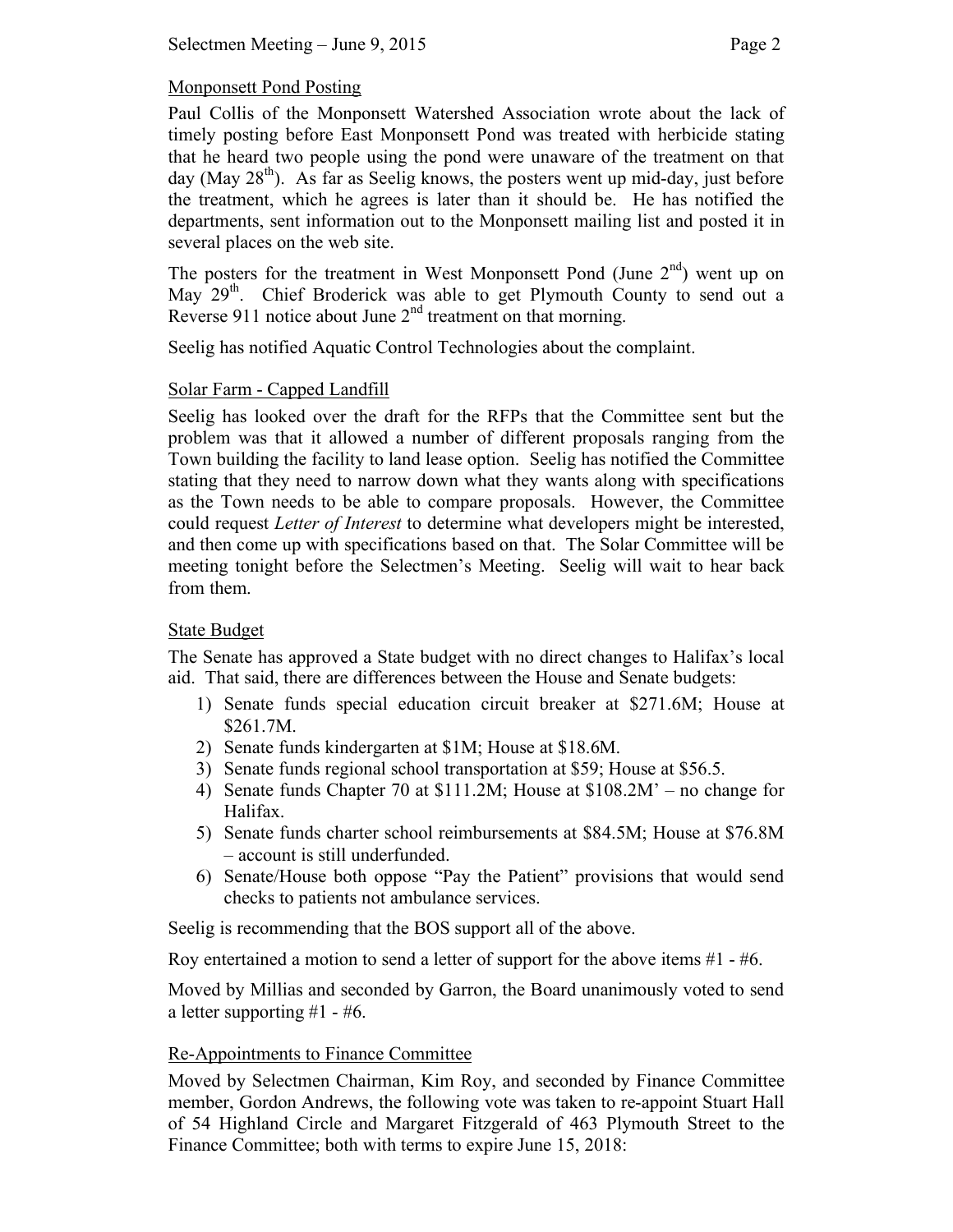| Selectmen Chairman              | Kim Roy               | Y es |
|---------------------------------|-----------------------|------|
| <b>Finance Committee Member</b> | <b>Gordon Andrews</b> | Yes  |
| Moderator                       | John Bruno            | Yes  |

## **SCHEDULED APPOINTMENTS**

## *Mel Conroy - Interview for Finance Committee*

Millias asked if he was aware of the time consumed during budget time and Mr. Conroy said yes that I started with the Capital Planning Committee and saw what it entailed and then decided he wanted to bring more to the table.

Garron asked him why he wanted to serve on the Finance Committee and Mr. Conroy stated that he has been in the Town his whole life and want to give back to the town that has given him so much. He had a hardware store here in town for many years. He sees that the town is growing and with that some cost and as a business owner it is his job to try and keep cost under control. He would like to try and contribute to help find ways to save the town/taxpayers money as the tax base for the town is escalating that is not sustainable and he would like to try and do his part to help keep the tax rate down. He thinks he can offer some insight on cost savings and maybe maintenance free products for the buildings.

Roy said that she has worked with him on Capital Planning and he brought a lot to the table. He kept an open mind, listened and challenged Capital Planning on some issues which she felt was important. She thinks that he would be a great member to the Finance Committee.

Millias said he like to see people who have attend town meeting as it is important as he has seen him there.

Bruno explained that the Finance Committee has no real power other than reserve fund transfers. So what they need to do is investigate things because the reason things may became contentious with budgetary items is because the arguments are not thought through all the way. He continued to say that the Finance Committee does make the recommendations so they do have a voice but no one has to listen to them. The Finance Committee puts their ideas together but you have to remember it is a small town and whenever you decided on something somebody is going to mad.

Roy said that it is important that you researched and explored everything and feel comfortable before approving anything.

Garron said the bottom line for all committee members is that we work for the town and our responsibility is to do what is best for the Town.

Roy said that he represents the average taxpayer and have a feel what they want to spend. She asked if he had any questions and he asked when he will know whether or not he got appointed to and she said that the Board will have a decision at their meeting on June  $23<sup>rd</sup>$ .

## *Derek Bennett - Interview for Finance Committee*

Millias began by saying that his availability is demanding during budget season and Mr. Bennett said that he presently is in a new position but has the flexibility to meet the demands of the Finance Committee. In addition he can work from home.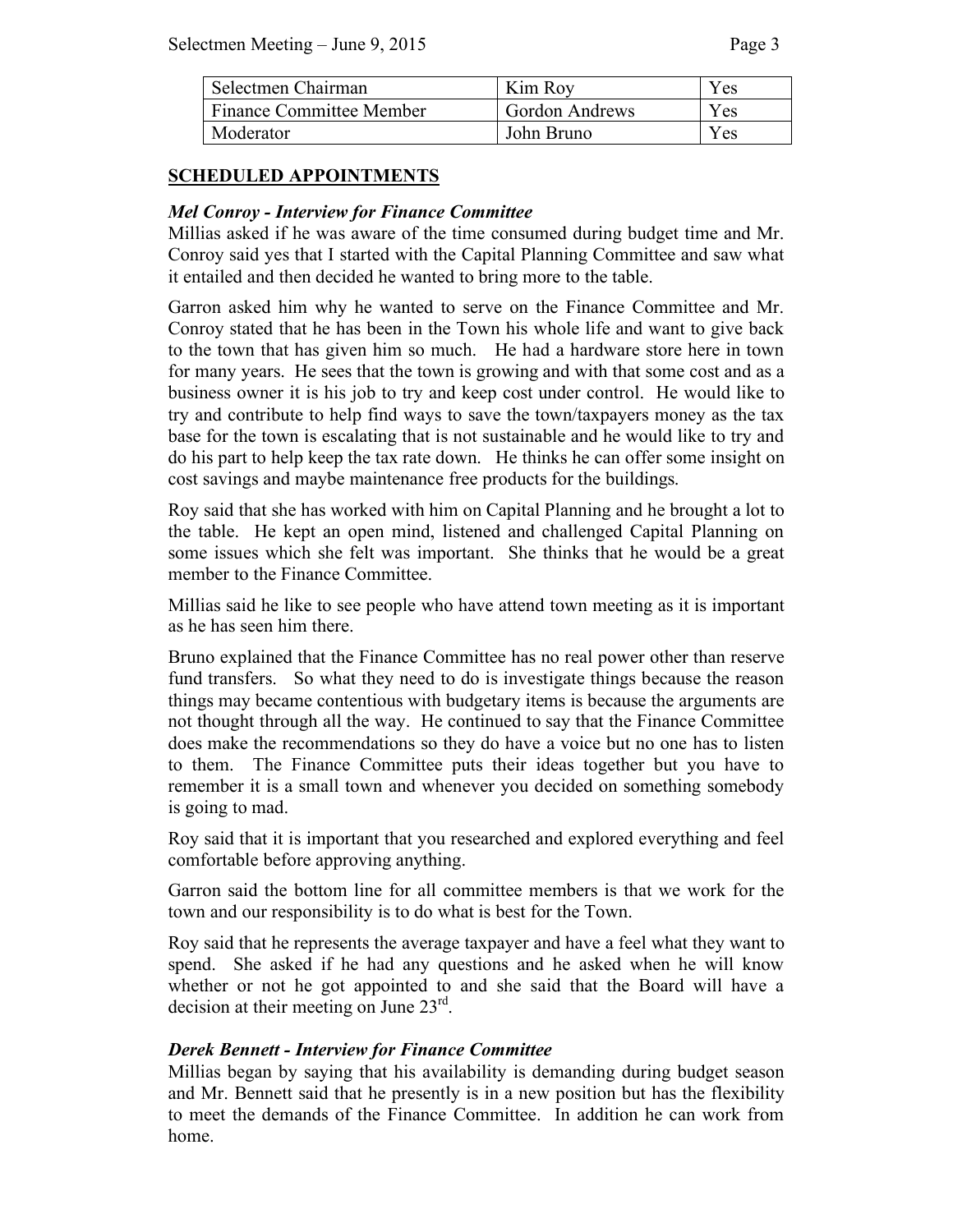Millias asked if he has attended Town Meetings and he said yes. He tends to jump around to the different groups to hear what each may be saying during Town Meeting.

Garron asked him why he wanted to be on the Finance Committee and Mr. Bennett said that that he sees this as something important to the Town in which he lives. He was on the Elementary School Committee and worked with a portion of the budget and now would like to help the town as a whole supporting different portions of the budget and the community. He continued to say that he has lived here for seven years and they have been the best seven years he has had. He would like to able to allow incoming families and present families to have that same peace of mind. He understands that Halifax does not have a large commercial base therefore we need to more conservative on how we spend.

Garron asked how long he was on School Committee and he said roughly six years.

Roy said that he serves on numerous committees and asked if he was okay giving up Cable Advisory Committee and Youth & Recreation and he yes he is willing to step away from those committees if he would be able to help the town as a whole.

Roy was concerned that when he was on the School Committee he had to abstain from the teacher's contract. He explained that an estimate (30%) of his salary comes from the Mass Teachers Association. He has put in a request to the Ethics Commission asking what the requirements and necessities would be for him as a member of the Finance Committee. He explained that if I were to be appointed he would be required to abstain from the line items specific to any salary requirement request for the faculty. If however he was presented with a *block budget* he would be allowed to vote on those matters.

Roy said serving on The Finance Committee is a big commitment and Mr. Bennett said that he will not take on projects that require late night work if he was were appointed. She did want to say that he was a liaison for the Capital Planning Committee and she did not see him attend a meeting all year he said he will make this his utmost priority.

Bruno asked what the difference between serving on the School Committee and the Finance Committee was and Mr. Bennett said there is a great deal of similarities but there are some difference. Such as with the School Committee you are concentrating on education and the requirements & needs of the school. The Finance Committee equally comes into the same discussion but in addition there would be police, fire, public service, highway etc. He likes to think that it is the same experience but in a different category of issues.

Mr. Bruno said that as an elected official on the School Committee you had your own authority as you can agree with the committee or not. As he mentioned to Mr. Conroy earlier he said to Mr. Bennett that the Finance Committee does not have authority and are required to make a recommendation but nobody has to listen to it. Mr. Bruno said the only way he thinks they can be effective is to have thoughtful arguments. Mr. Bennett understands that the role of the Finance Committee is to serve as an advisory and they are responsible for making recommendations.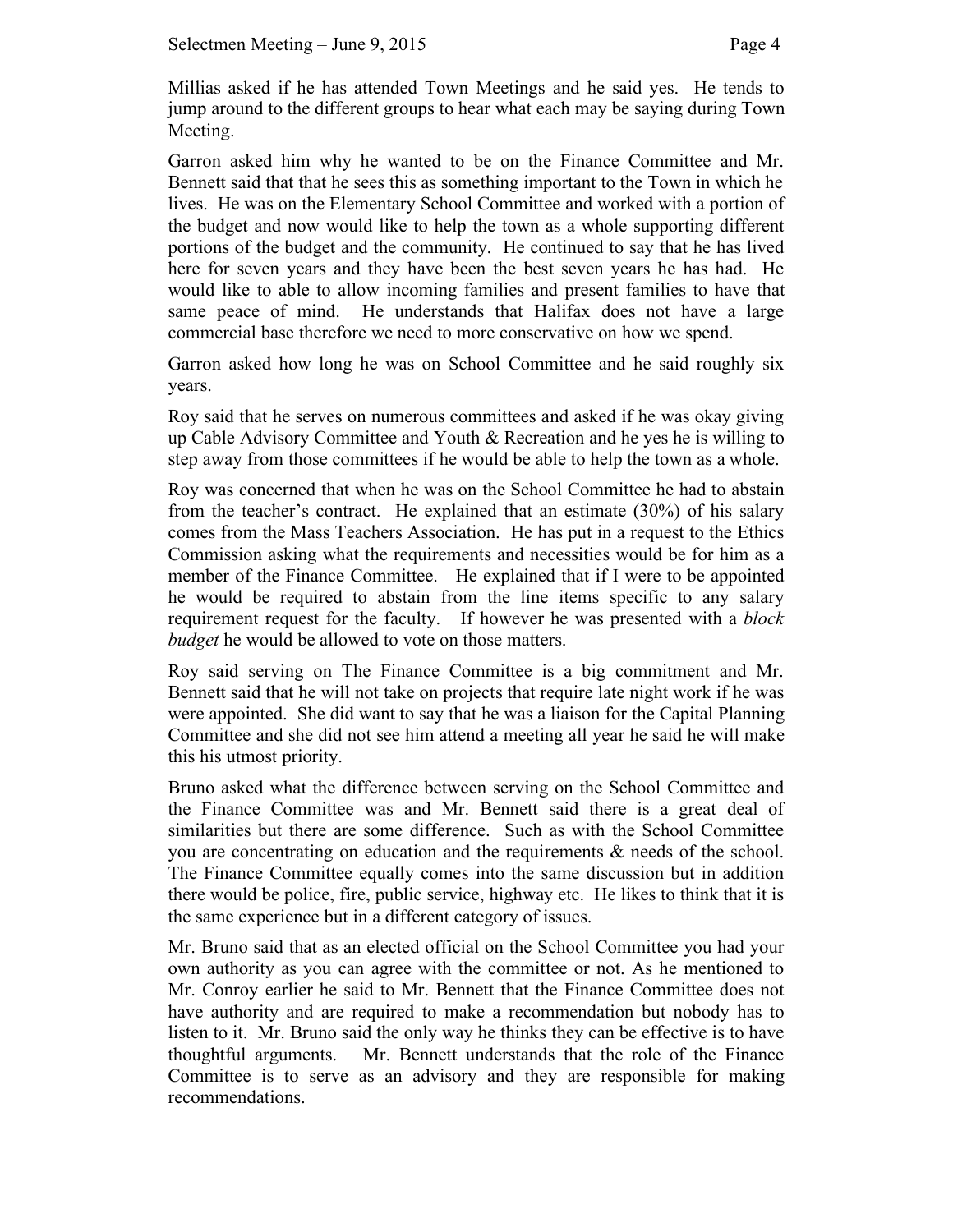Garron added that decisions are made for the benefit of the Town. Roy asked if he had any questions, which he did not. Roy said that the Finance Committee has interviewed all three candidates and will make their decision on June  $22<sup>nd</sup>$  and the BOS will after they interview the  $3<sup>rd</sup>$  applicant.

## *Michael White - Interview for Building Inspector*

Millias recused himself and sat in the audience.

Before beginning the interview Seelig wanted to say that the Building Inspector is also Zoning Enforcement Officer.

#### *Garron*

Why did you apply for this position?

## *Mr. White*

He said that he has been in construction since a sophomore in high school. I then advanced to commercial projects. I was approached by Building Inspector in Bridgewater when his position came up and took it. I love it there and I work well with all the departments. I live in town and it now has gotten to the point where I get approached by residents at restaurants and at my home on the weekends.

### *Garron*

Why the change as you making more money where you are right now?

*Mr. White* 

The quality of life as he can't go anywhere in town and does not like the spot light.

### *Garron*

What type of commitment can you make?

#### *Mr. White*

I think my résumé speaks for itself as I am pretty much knowledgeable on all phases of construction.

*Roy* 

What skills are necessary to be a good Building Inspector?

#### *Mr. White*

Be even-tempered; don't let anything get out of control and be a good communicator.

*Roy*

Give an example of an unpopular decision you have made?

## *Mr. White*

I had an applicant come who wanted to add an in-law and I explained that they could not do it. They proceeded to change the layout that it would be an extension of their living. What they applied for on and what was on the plans did not include a kitchen. Then after everyone signed off they put a kitchen in turned building into a three family). There was some dispute with the tenant who then came looking for our help. This is still being disputed and they are not happy.

## *Roy*

Greatest strength you would bring to this job?

*Mr. White* 

Very pro-active and self-motivated.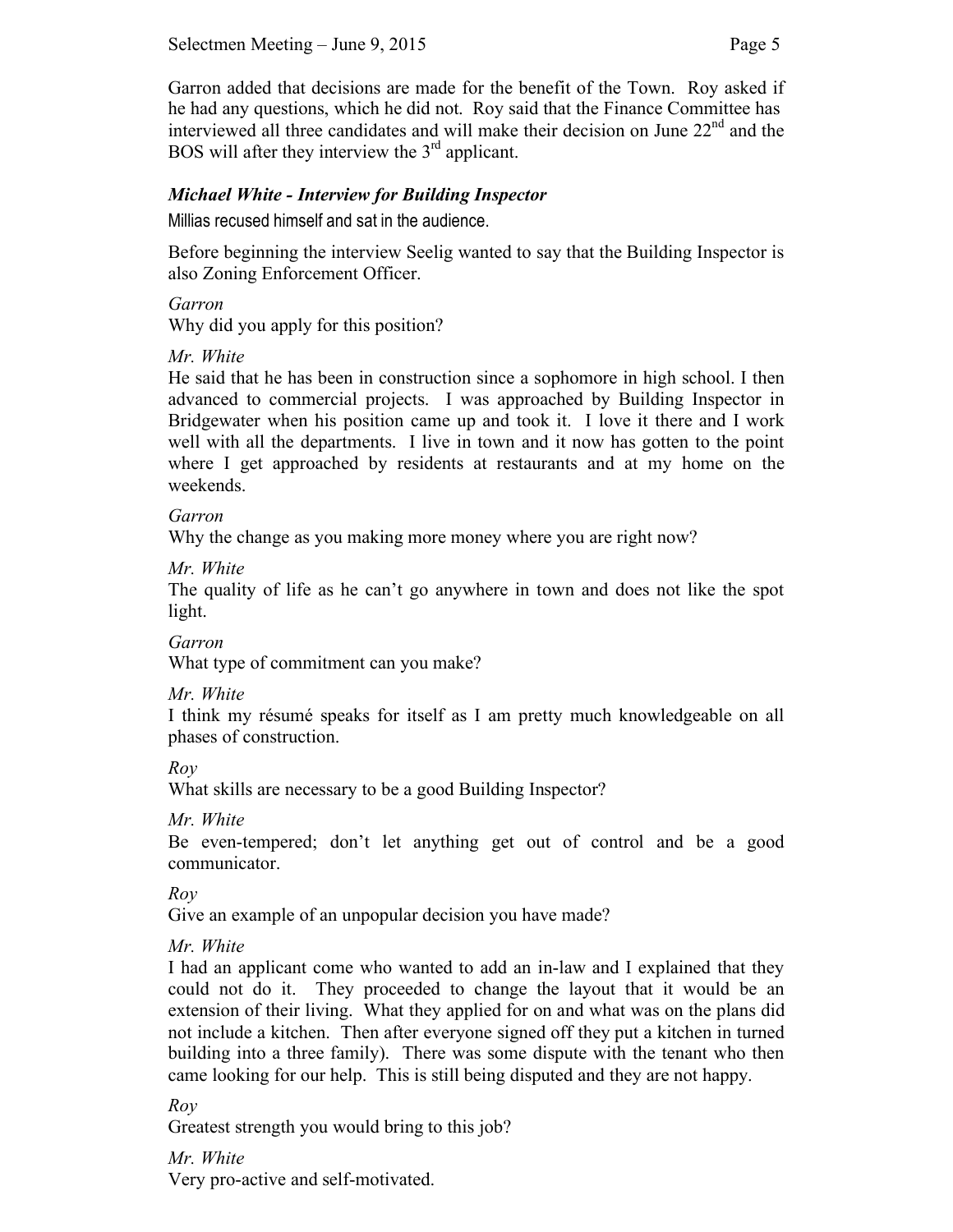#### *Roy*

Any issue with attending Town Meetings or workshops?

*Mr. White*  No, I do that right now.

*Garron*

Something an employee would say whether it was positive or negative?

*Mr. White*  That I will get the job done, no matter what.

*Roy*

What about a negative?

*Mr. White*

Properly the budget as there is a lot of budget constraints that hold your department back. Frustrating year after year when you are trying to implement different programs cannot get it done. Me trying to be proactive probably wears on people coming back year after year for something.

*Roy*

Do you still build on the side?

*Mr. White*

Here and there and basically inside finish work.

*Seelig*

Do you have any shared business interest?

*Mr. White* No

*Seelig*:

Are you related to any members of boards, committee or departments in Halifax?

*Mr. White* 

No, I was raking my brains … I did frame when they renovated Cumberland Farms.

*Seelig*

As Building Inspector/Zoning Enforcement Officer in Halifax will you be doing any activities in Halifax which permits are required from the various inspectors, Conservation Planning Board, ZBA and the BOH?

*Mr. White*

I would say no been in business for 33 years and have not pulled a permit here in Halifax. No sure about Cumberland Farms as I was just a sub contractor framing the roofs.

# *Seelig*

What do you see as the distinct rolls played by the Building Inspector/Zoning Officer and also the Planning Board and the Zoning Board of Appeals?

# *Mr. White*

In Bridgewater we work hand-in-hand. It is in my job discretion (in Bridgewater) to enforce any of the conditions they set forth. This is the same for a close out as I will go out and review the conditions and work with the developer. If there are significant changes for the as-builts they would have to go back for a modification.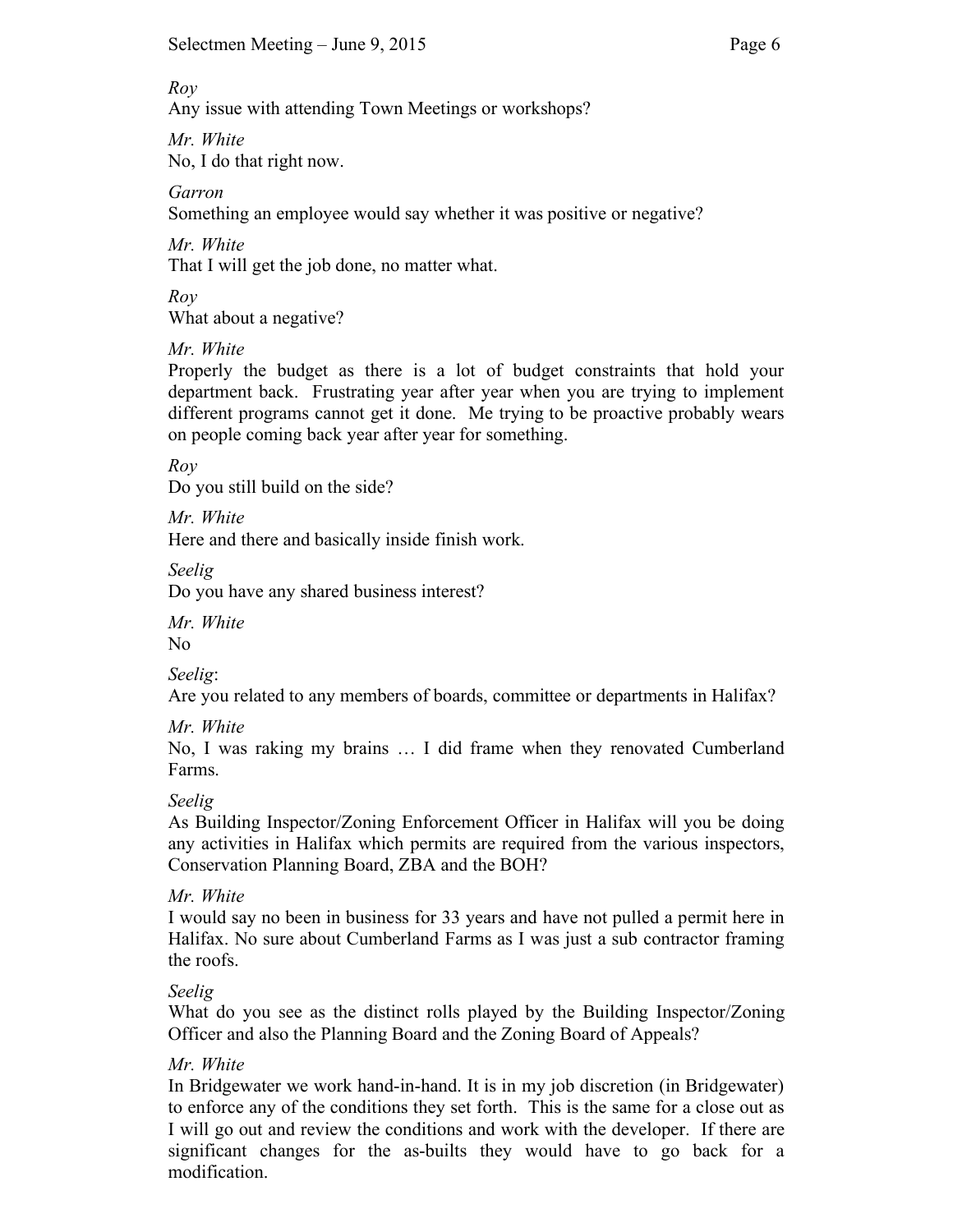### *Seelig*

How do you manage conflicts with your office and Planning Board or Zoning Board of Appeals?

## *Mr. White*

I have been dealing with them for a long time and everyone is pretty much on the same page we work hand-in-hand. If I have a question with something, I consult Town Counsel to make sure I am on the same page before moving forward.

# *Seelig*

What procedure would you follow making decisions regarding the Town By-Laws?

## *Mr. White*

I would read through them and if cut and dry make the decision and if not again ask for Counsel. In Bridgewater we have weekly informal meetings to keep everyone abreast with all the projects. So it there was a question it would be discussed at the meeting. I am pretty sharp with our current by-laws.

## *Seelig*

I your option what factors should the ZBA consider when they are making decisions to grant or not grant variances?

## *Mr. White*

Legally I don't think you could ever grant a real variances because it suppose to b a hardship to the land but obviously that is not the case for most cities in town across the State. I would write a letter denying whatever it is. The applicant will present their case and typically we'll weigh it and if in line with something that had been done in the past where a variance was granted or a waiver then they'll agree to it but if it is off the charts it does not make sense to do it because it will be setting precedence.

## *Seelig*

How many people do you supervise?

## *Mr. White*

Currently I have two emergency building inspectors. I have a full time plumbing and electrical inspector and a part time electrical inspector. An office administrator and office clerk Conservation and ZBA has one clerk that does both and is under my office umbrella. The Conservation Agent checks in a couple times a week and then does field work.

## *Roy*

Do you have any questions?

# *Mr. White*

Any issues you are dealing with as he knows recently Halifax adopted the stretch energy code? Are there any areas that you are trying to clean up in the department?

# *Roy*

I think the department is perfect.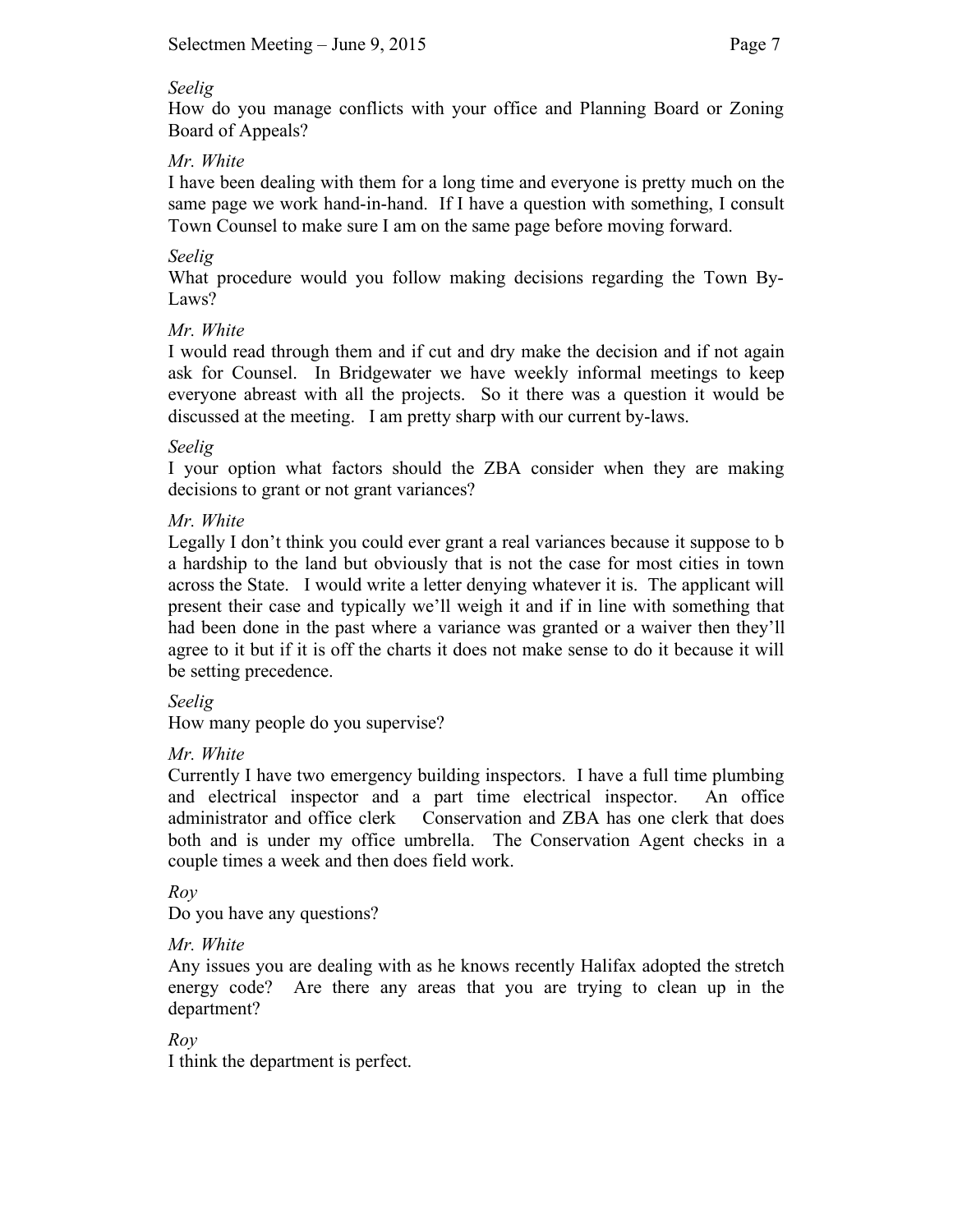Mr. Piccirilli began by saying that he has been in the building profession most of my life as he began as a teenager. Went to school and got a degree in design illustration. He has done all aspects of the job from concrete to frame to finish. Started his own business. Worked with an engineer for a brief time doing drawings. He became a local inspector for the last 15 years. He feels he is knowledgeable with the Town and the town by-laws and thinks he will be an asset to the town. He is currently on the Planning Board.

*Roy*

How long have you been on the Planning Board?

*Mr. Piccirilli* Seven or eight years.

*Troy*

What are the reason we should accept you for the position?

*Mr. Piccirilli* 

Good fit for Town. Have been employed by the Town for quite a while; have a feel for what the people want and need; hope to work and enforce the codes as well as explain the codes to residents so that they understand them.

*Garron*

What are positive and negatives you have experienced in the 15 yrs in the position of local inspector?

*Mr. Piccirilli*

Positive – Have learned a lot; Like to speak with the people and builders and get their feel for what is going on.

Negatives – telling someone they need to change something or can't do something especially f it hurts them financially.

*Roy*

You have your own business – how will this fit in?

*Mr. Piccirilli*

I hope to have it wrapped up in a month.

*Roy* What are your skills?

*Mr. Piccirilli* Communicate, explain so they understand.

*Roy* 

Give an example of an unpopular decision you have made?

*Mr. Piccirilli* Telling someone to fix or change something in the end.

*Roy*  What are your strengths?

*Mr. Piccirilli*

The time I have served to the Town, and I have a feel for the way the Town is going.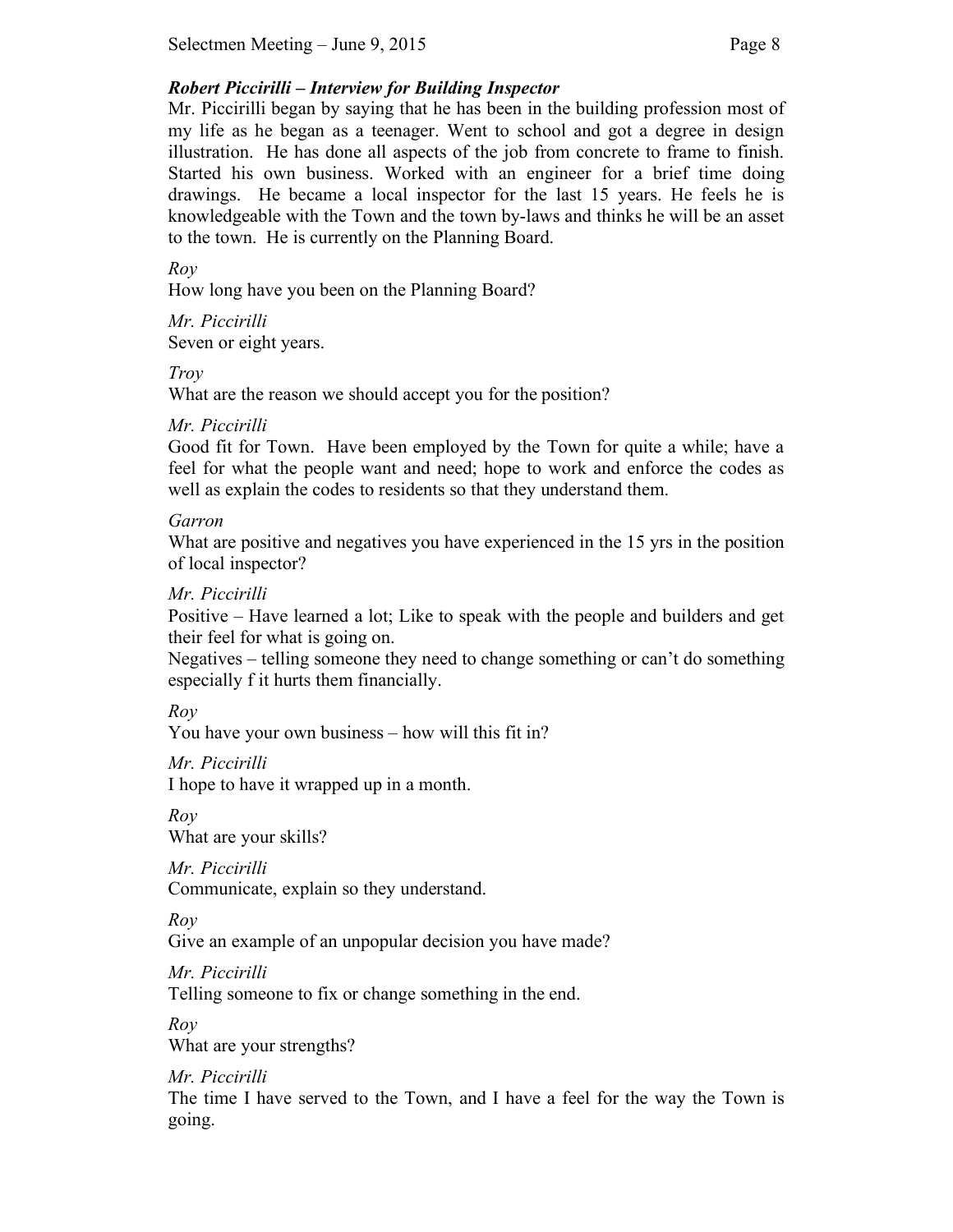#### *Roy*

Department heads should attend Town Meetings. Besides Town Meetings, are you willing to attend other meetings?

*Mr. Piccirilli* I agree and yes I will.

*Roy* Do you do part time work in Plympton?

*Mr. Piccirilli*

I am the Local Inspector in Plympton, which means I typically will fill in for the Building Inspector. It is very part time.

*Roy*  Is this something you still…

*Mr. Piccirilli* I would like to keep it - 20 hours a year.

*Roy*

Give me three words to describe you?

*Mr. Piccirilli* Fair and consistent.

*Roy* 

Are you still interested in Zoning By-Law Committee?

*Mr. Piccirilli* Yes, they should be looked at as there are some gray areas.

*Seelig* Do you have any shared business interest?

*Mr. Piccirilli*

Yes, I am on a trust. My intent is to seize any business and have it run by a business manager.

*Seelig* Are you a member on any Boards or Committees?

*Mr. Piccirilli* No.

*Seelig* Do you intend to do any other projects?

*Mr. Piccirilli* No – maybe some finish work out of town.

*Seelig*

The ZBA and Planning Board and all distinct entities but need to work together and communicate.

*Mr. Piccirilli*

I think they are distinct entities but they need to work together. The three boards need to communicate well because we are all working together.

*Seelig* 

How would you handle conflicts between the Boards?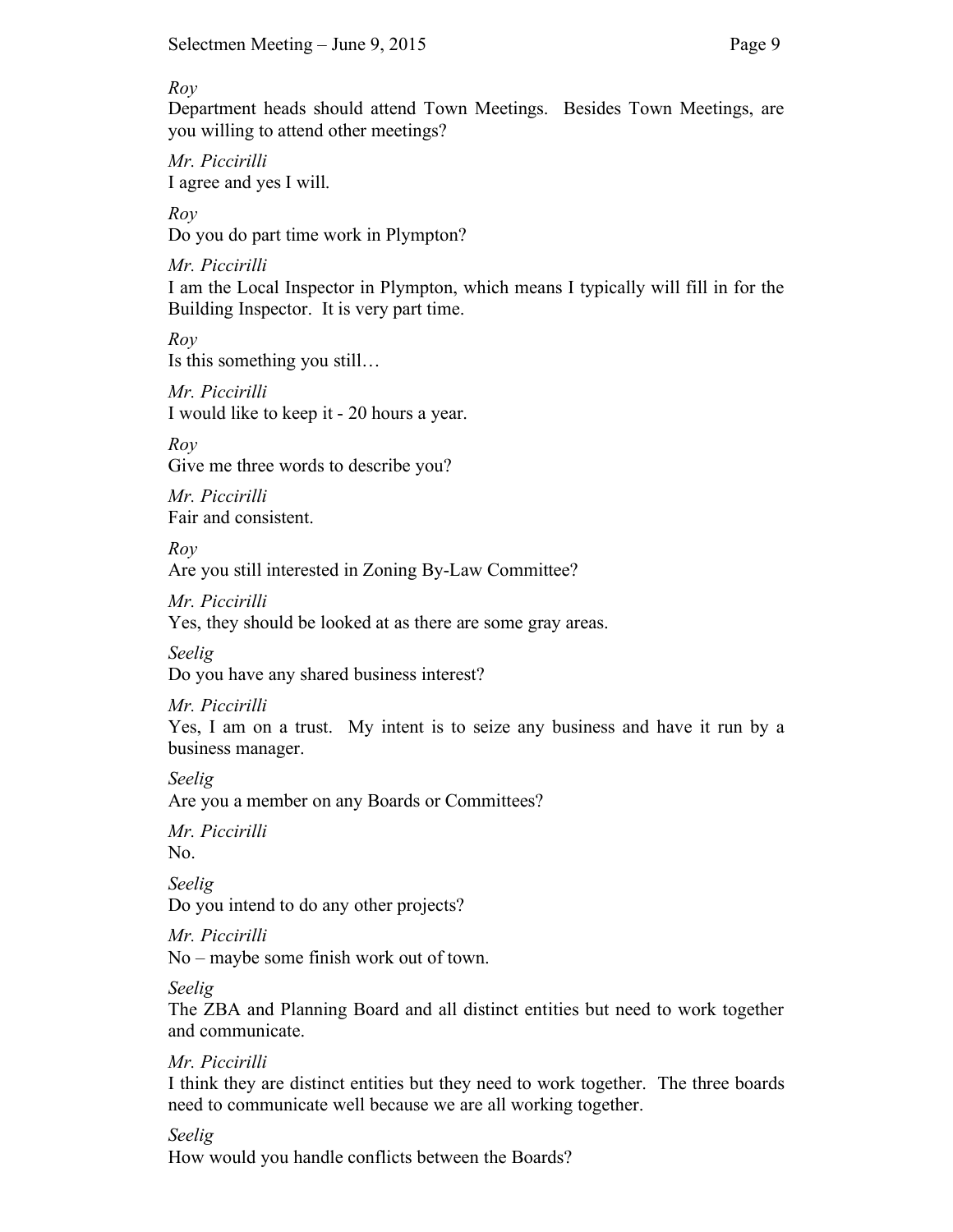### *Mr. Piccirilli*

Need to be willing to sit down and talk*.* Whether it is a joint meeting or sitting in one of their meeting discussing it or vice versa.

### *Seelig*

What are the procedures that you would follow in terms of making decisions about the town's zoning by-laws?

### *Mr. Piccirilli*

Start with researching on my part to see what is involved and if really in depth, speak with Town Counsel to see which way it could go legally. In the end it would be my interpretation and if they did not like my interpretation they can appeal.

### *Seelig*

In terms of going to ZBA what factors do you think they should use in making decisions about variances?

#### *Mr. Piccirilli*

Consistency, consistency, consistency. I don't think we can allow something for one person and not allow another person. We can't set precedence.

#### *Seelig*

So what happens when whether it is through you or ZBA that the fact this hasn't happened yet or there are changes in ZBA and someone makes a decision either because it is the first time or the hundredth time?

### *Mr. Piccirilli*

I would think it is up to the applicant to bring in proof of what was done or allowed at that point and hopefully it doesn't go to legal action as the town losses at that point. Need to watch your back and again be consistent.

*Roy*

Do you have any questions?

*Mr. Piccirilli* No.

Roy is confident about making a decision this evening.

Garron was bother that the first candidate wants to leave his existing job as it is a cut in pay and he said everything is fine at his current position. Garron would like to make a phone call.

Roy asked if he was okay until the June  $23<sup>rd</sup>$  and Garron said yes as he wants to check his references.

Roy said that she knows that Rob has been a great assistant and that he has given us his commitment to dissolve his business. She understands Garron's concerns. Garron did say that they both share the same experience.

## **GENERAL MAIL / DISCUSSIONS**

## Burrage Pond - Elm Street Access

The Board visited the property off Elm Street that was recently transferred to the Town. Garron thought the visit and explanation was feasible he was concerned the quality of life and trouble the resident has in the past if we allow the State to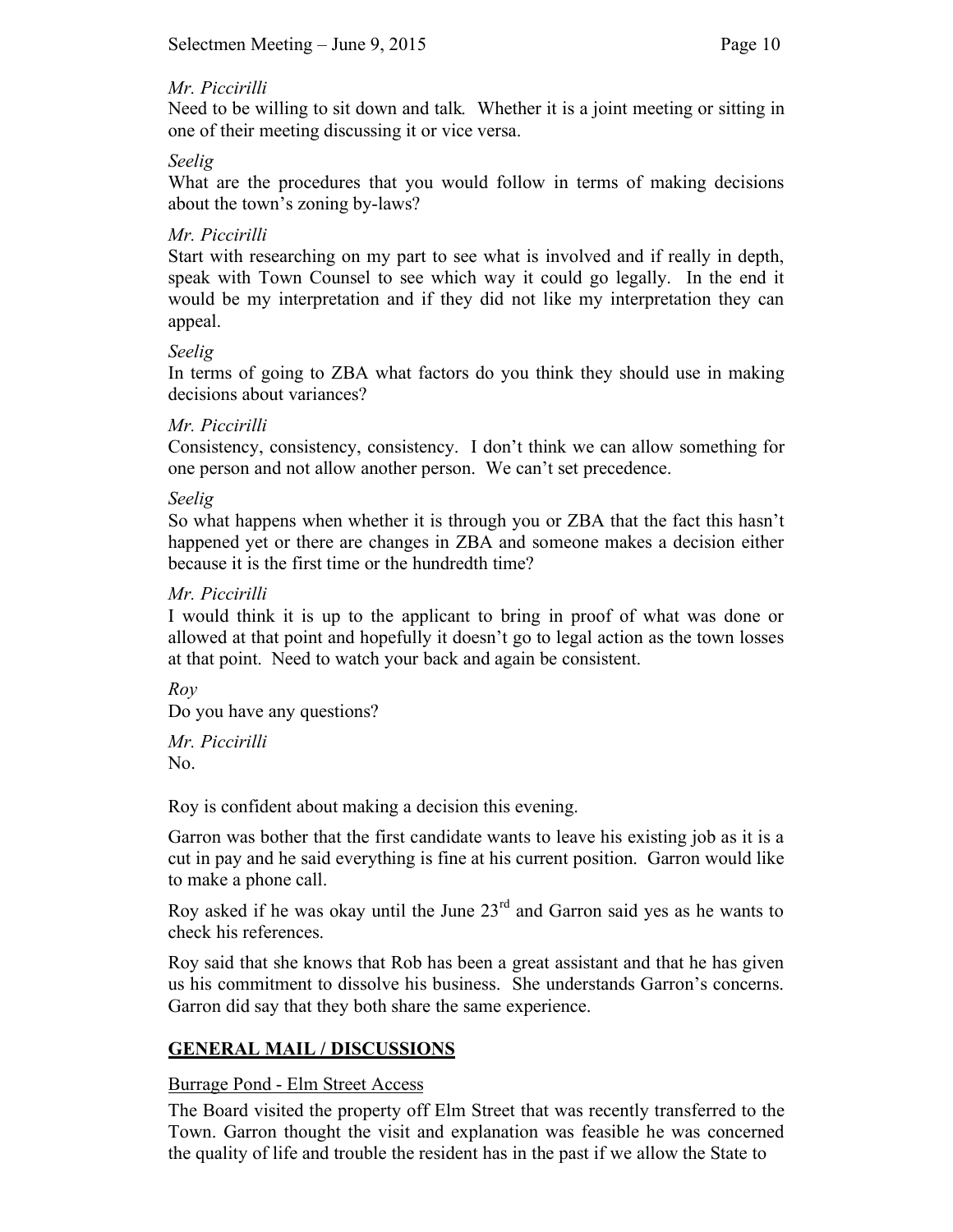change the property he may move. He understands that the owner should have first thought.

Millias said the buffer between the parking and the abutter will be okay it is not that best but it is something and he thinks that parking will still be on the street. There will need to be policing. He would like a commitment made by the State before going forward.

Roy suggested grading the front of the parking lot so it is visible and she too understood the abutter's concerns. She has checked the police logs for the past five years and there were only a few calls but she thinks he called environmental police.

Garron said the neighbor called and did not see any enforcement.

Roy said that many people have missed the access to Burrage Pond.

Millias addressed his concerns to the State saying that six spaces are not enough and it should be twelve.

Seelig will get a message to the State regarding the Board's input.

## Highway Employees Vacation Carryovers

Moved by Garron and seconded by Millias, the Board unanimously approved five requests from Highway/Cemetery Department employees to carry over 40 hours of vacation from FY2015 to FY2016 as per their contract.

### Use of Town Green – Congregational Church

Moved by Garron and seconded by Millias, the Board unanimously granted a request from the Congregational Church the use of the Town Green on the backside of the Town Hall on Saturday, September 19<sup>th</sup>, from 10:00 a.m. to 3:00 p.m. for a chicken BBQ and harvest fair.

#### Conservation Restriction Hilliard-Randall Property

Moved by Millias and seconded by Garron, the Board unanimously approved the Conservation Restriction Hilliard-Randall Property easement as drawn up by the Wildlands Trust and reviewed and approved by Town Counsel.

## 471 Monponsett Street

After a certified letter was sent to Stephen Doyle, he called back and said a dumpster would be on the property by June  $5<sup>th</sup>$  and said all the vehicles that are on the property are registered. Chief Viveiros mentioned that the fire hydrant is blocked by debris and other items and that the dumpster has arrived but did not get a permit from Fire Department for dumpster. Millias said that there has been some progress.

It was said to let him know that the Board is not satisfied and he has until June  $23<sup>rd</sup>$ . Roy does not want to give him until June  $23<sup>rd</sup>$ , especially since the hydrant is blocked and wants to start fining.

Garron said that we need to bring him in. We have never set a deadline. Let's see what gets done with the dumpster over the next week.

Roy asked how many days should we give him to clean out the hydrant and Millias said till tomorrow. Seelig said that he can get notice to them tomorrow.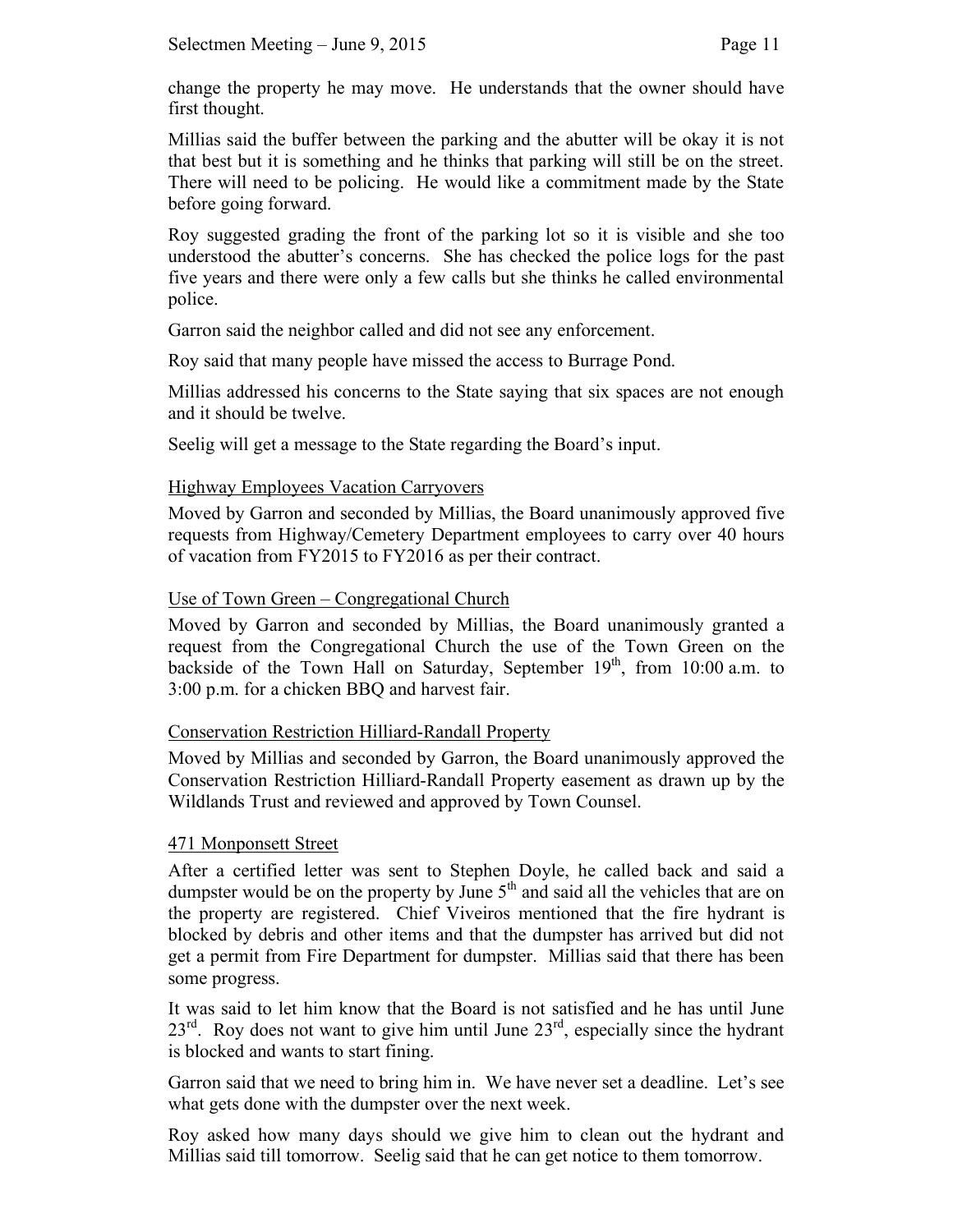Moved by Garron and seconded by Millias, the Board unanimously voted that a notice be given to the residents stating that the hydrant be cleared out tomorrow.

Seelig then asked the Board what else they wanted.

Garron said that we do not know the circumstances and maybe they work until five o'clock every day and stated that this is not going to all happen tomorrow. Millias agreed and said that we can see what happens in two weeks. This has been an on-going issue for years. Perhaps we can enlist the Fire Chief, Police Chief, Board of Selectmen and the Town Administrator to visit the property to let them know that this needs to be addressed.

Seelig said that they need proof that all vehicles are registered and said slow progress is not good that they need substantial.

Roy said this is not the first time and they know we are not going to come down hard. Garron does not disagree with Roy but said they did get the dumpster. If everyone wants to go there, he is willing.

Millias said that fines do not work and Roy said that a lien can be put on the property.

Seelig will contact the Chiefs and the Conservation Commission and get a date to go to the home. The resident will be informed of the visit.

### MEPA Review Brockton Casino

The Massachusetts Environmental Protection Agency is reviewing the Environmental Notification Form from the developer for the proposed casino in Brockton. The Board should send in a note of comment concerning the 43 million gallons a year of water that will come from the Pond and, that given the environmental/water quality problems, that any permit should require money be spent by the developer and the City sufficient to allow for recreational use of the Pond throughout the year.

Moved by Garron and seconded by Millias, the Board unanimously voted that Seelig send in a note of comment concerning the 43 million gallons a year of water that will come from the Pond.

#### Workers Compensation FY2016

Moved by Garron and seconded by Millias the Board voted as follows to sign off on Workers' Compensation policy for FY2016 as quoted from MIIA.

| Kim R. Roy     | Abstained |
|----------------|-----------|
| Troy E. Garron | Yes       |
| Thomas Millias | Yes       |

#### Monponsett Pond Sign Boards

While Seelig was posting the notice about the high algae counts at the State boat ramp on Route 58, he did not find any kiosk at the Lingan Street boat ramp or beach but there is one at the Route 36 boat ramp. Gerry Elliott wrote that the Board of Health had ones at both locations. Seelig will go back to check again but if he does not find any he would like to ask the Parks Commission to use its budget to construct them (just need a simple pole in the ground plus a wood panel to put postings).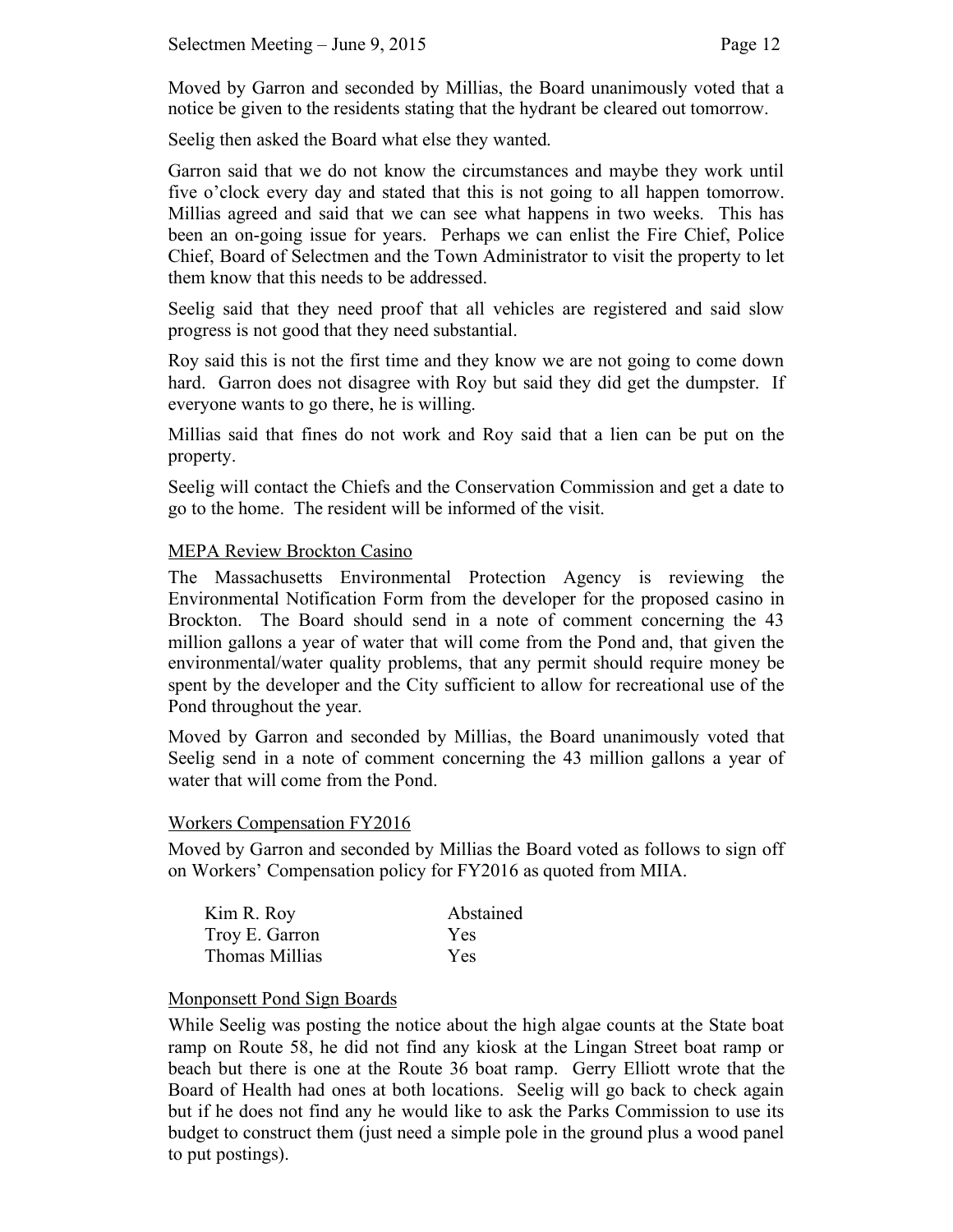Moved by Millias and seconded by Garron, the Board unanimously voted that if no kiosks are found, Seelig can ask the Parks Commission to use its budget to construct them.

### OPEB Trust

The four original members (Selectmen, Financial Committee, Accountant and Treasurer-Collector) have all signed the trust. We are still waiting for a resident to send in a talent bank form to fill the fifth slot. Seelig plans to call the Town's advisor to set up a meeting of the four current trustees.

#### Appointments - Assistant Town Treasurer & Assistant Town Collector

Moved by Garron and seconded by Millias, the Board unanimously voted to approve the appointment of Linda McCarthy as Assistant Town Collector, term to expire June 8, 2018

Moved by Garron and seconded by Millias, the Board unanimously voted to approve the appointment of Linda Cole as Assistant Town Treasurer, term to expire May 18, 2018.

#### Boiler Inspections

AIG, on behalf of the Town's insurer, has noted the following:

- $\triangleright$  School: safety valve needs to be re-installed. Seelig will notify Matt Durkee and cc Gerry Elliott.
- $\triangleright$  Town Barn: the previous wiring problem has been corrected. Seelig will notify Bob Badore and Gerry Elliott.
- $\triangleright$  Fire Station: air tank needs to be inspected. Seelig will notify the Fire Chief and Gerry Elliott.

#### FMLA Leave

Moved by Millias and seconded by Garron, the Board unanimously the Board of Selectmen granted Barbara Brenton family medical leave beginning spring of 2015 on an intermittent basis.

#### Line Item Transfer

Moved by Garron and seconded by Millias, the Board unanimously voted to approve the following line item transfer:

| <b>FROM</b>                           | TС                          | <b>AMOUNT</b> |
|---------------------------------------|-----------------------------|---------------|
| Recycling Center - Expense<br>#66-433 | Recycling Office<br>#66-430 | 150.00        |

#### Trailer By-Law

Seelig is waiting for update from Attorney Mayo. The Attorney General's office says that they will be working on this in the near future.

#### Fire Department Retirement

As of today Gerry Elliott has retired as a call firefighter.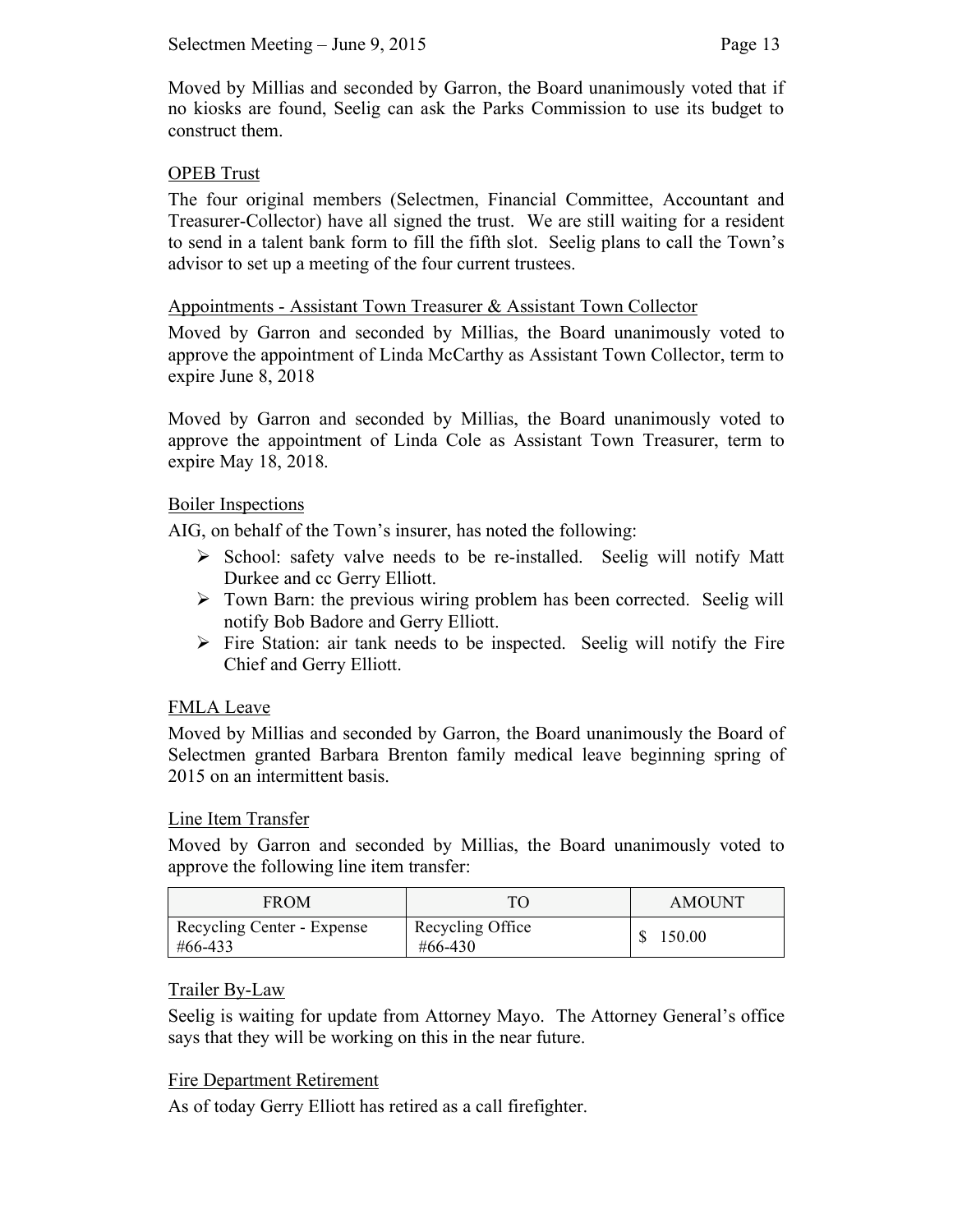#### CERT Appointments

The current director, Jeffery Boltz, has taken a position with a greater time commitment, therefore the Fire Chief is recommending that the current assistant director, Thomas Schindler become the director and that Mr. Boltz become the assistant director. Both gentlemen are in favor of doing this.

### Casino - Surrounding Communities

The Board may wish to consider whether Halifax should apply for status as a surrounding community for the proposed casino in Brockton. There are two areas of concern:

- $\triangleright$  The casino will use an estimated 120,000 gallons per day or a bit more than 43 million gallons per year; the estimated revenue for the City will be about \$358,000 based on current rates. Whether Brockton uses water from the desalination plant or from Monponsett Pond, using more water will mean more water coming from Monponsett Pond. The casino should pay an additional fee to the Town to help maintain the water quality.
- $\triangleright$  It is estimated that 1,500 permanent jobs will be created. That will increase the need for housing the Brockton metropolitan area making the construction of new housing in Halifax, whether it is rental or owned, a more attractive proposition, thereby creating a need for more services at a cost higher than the additional taxes generated. The Town should receive money each year if new housing is built above the average number of units built in previous years.

Seelig stated that the application deadline is July.

#### Employee Evaluations

Roy has done a rough on three evaluations. If the Board has any feedback please let Seeig know and she will revise. She asked Garron if he wanted to do the Police Chief as she did not do his.

#### Union Contracts

Highway and Sergeants have agreed to the 1% wage increase, will hear back from the Firefighters by June  $23<sup>rd</sup>$  and there has been no word from the Dispatchers and Patrol Officers.

#### Monponsett Pond

Treatment has occurred. The Working Group will meet with the Brockton Water Commission in July. Seelig is recommending that a letter be sent to Mayor Carpenter noting the upcoming meeting but also noting the amount of time it has taken Brockton to respond to a request for its plans for 2015. Seelig will have a draft of the letter to send to Mayor Carpenter for the Board on June  $23<sup>rd</sup>$ . Garron suggested sending a letter to OCPC. Roy stated that we need the commitment from Brockton that they stand behind the legislation. Millias added to send to Legislators also.

## School Roof

Seelig does not have a time line for the HES Roof Project Statement of Interest. The only guidance from the MSBA is "depending on the number of SOIs that are submitted, this review process could take several months." Invitations to the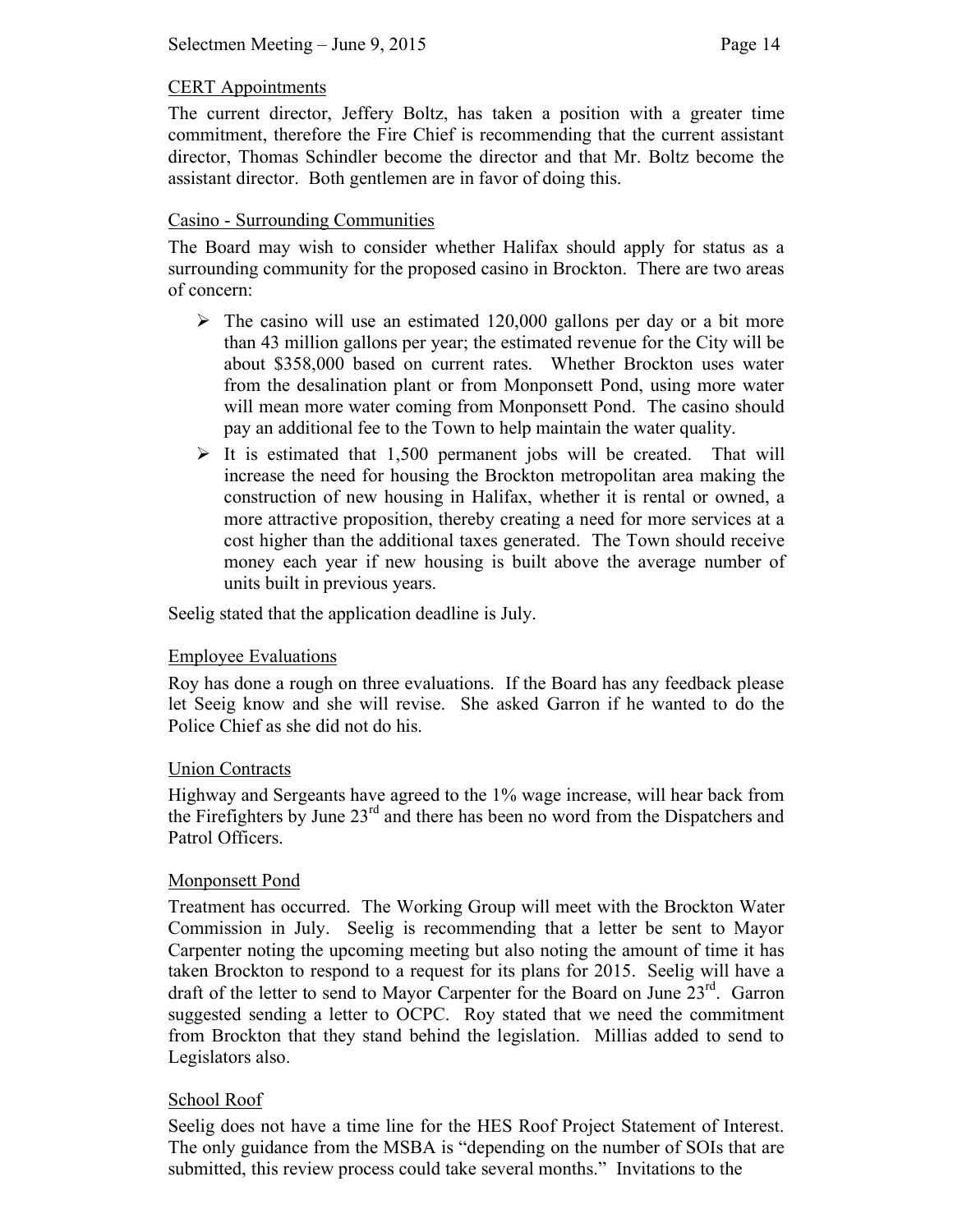MSBA Eligibility Period are anticipated at the fall 2015/winter 2016 Board meeting. Seelig does not anticipate the need for a Town Meeting this fall in connection with the roof project.

#### Non-Binding Referenda

With the experience gained through having the first non-binding referenda on the ballot, the Board may wish to take the following steps to formalize the process:

- $\triangleright$  The Board, on its own, may decide to place such a question on the ballot;
- A group of ten registered voters may submit a question by February  $1^{st}$ . This gives the Board a chance to vote on whether to place the question on the ballot. It is likely that the Board will decline to do so. If it does decline to do so, then the interested parties will have until 42 days before the date of the town election to gather the signatures of at least ten percent of the voters of Halifax. The Town Clerk will have seven days to certify the signatures. If the ten percent mark is certified, the question will be placed on the ballot.

### Plymouth County Advisory Board Alternate

Moved by Roy and second by Garron, the Board unanimously voted to appoint Thomas Millias as the Alternate to the Plymouth County Advisory Board, term to expire June 30, 2016.

### **AFFIRMED WARRANTS AND COMMITMENT**

Moved by Millias and seconded by Garron, the Board unanimously affirmed approval for the payment of the following commitments and warrants with the exception of Thomas Millias abstaining from the Building, Regulatory and Assessor's Payroll in warrant #102:

| #102 \$364,158.55 |
|-------------------|
| #103 \$ 63,736.25 |
| #104 \$394,190.68 |
| #100 \$133,935.56 |
| #5A $$19,266.66$  |
|                   |

#### **APPROVED WARRANT AND COMMITMENT**

Moved by Millias and seconded by Garron, the Board unanimously approved payment of the following warrant and commitment:

| Vendor Warrant       |  | # 106 $\,$ \$ 38,991.98 |
|----------------------|--|-------------------------|
| Mobile Home Park Fee |  | # 6 \$ 5,160.00         |

Moved by Millias and seconded by Garron, the Board unanimously approved payment of the following bills dated June 9, 2015:

| Cushman Insurance (bond/Collector & bond/Treasurer)  \$ 1,362.50                                                                                    |  |
|-----------------------------------------------------------------------------------------------------------------------------------------------------|--|
|                                                                                                                                                     |  |
| W.B. Mason (name plates) $\ldots$ $\ldots$ $\ldots$ $\ldots$ $\ldots$ $\ldots$ $\ldots$ $\ldots$ $\ldots$ $\ldots$ $\ldots$ $\ldots$ $\ldots$ 30.72 |  |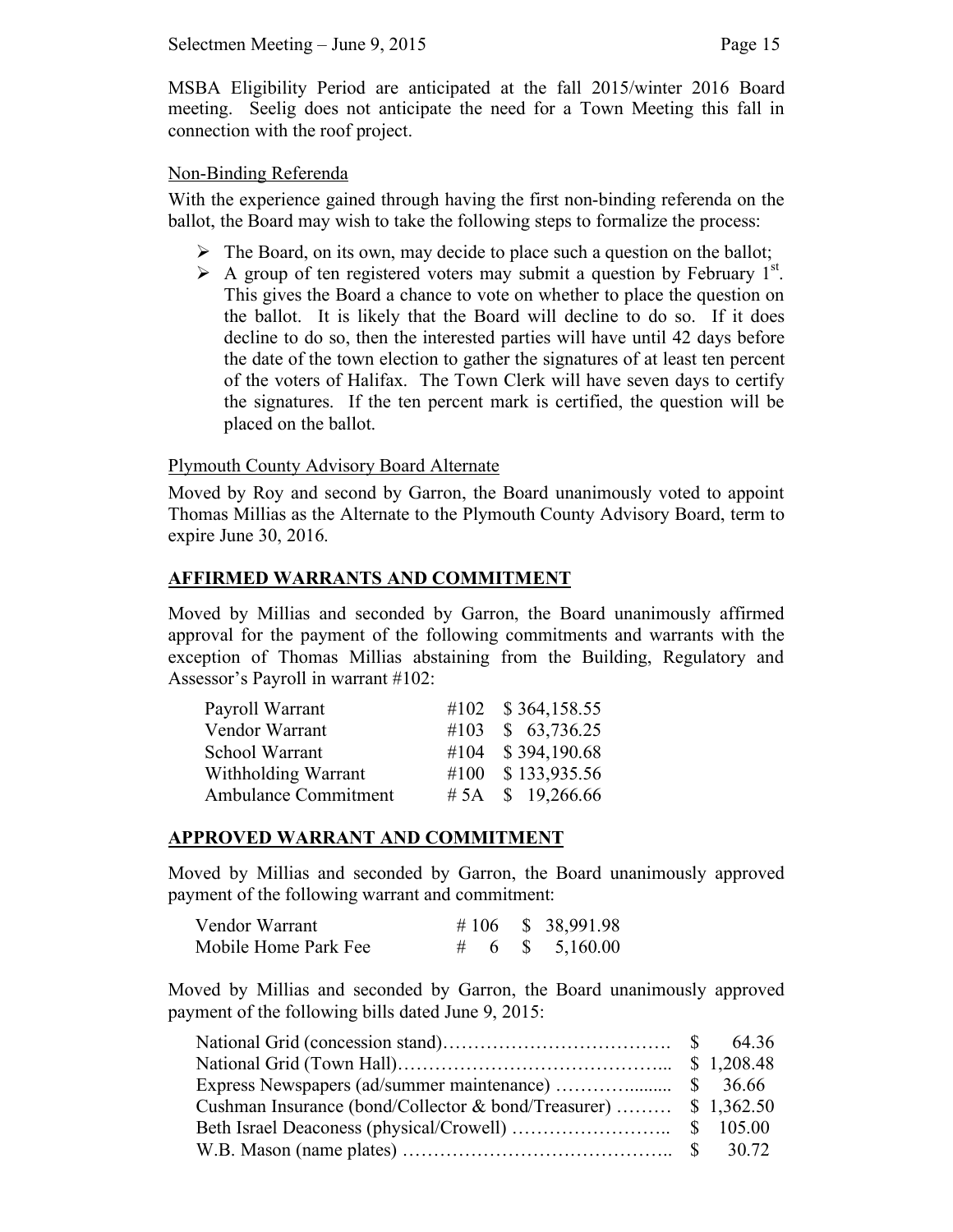The Board acknowledged payment of the Selectmen Office Payroll for the period ending May 30, 2015, in the amount of \$6,172.17.

The Board acknowledged payment to the Treasurer for the following turnovers:

| <b>AMOUNT</b> |        |  |
|---------------|--------|--|
| \$            | 105.55 |  |
| S             | 525.00 |  |
| \$            | 5.00   |  |
|               |        |  |

Appointments to Boards, Committees, Commissions & Officials

The Board held off on reappointments for the Conservation Commission and the Zoning By-Law Committee.

Moved by Garron and seconded by Millias, the Board unanimously voted to reappoint the following members to the various boards, committees and commissions:

#### **Cable TV Advisory Committee**

Derek M. Bennett Maureen Rogers John Shiavone Richard Wright Elaine Wissel

**CERT Director** Thomas Schindler

**CERT Director Assistant** Jeffrey Boltz

**Council on Aging** Helen Doucette Joy Marble

**Forest Fire Warden** Jason Viveiros

**HEMA Director** Jason Viveiros

**HEMA Deputy Director** Michael Manoogian

**Historian** Susan Basile

**Historic District Commission** David Mason John Werra

**Historical Commission** Mason Cook Shirley Schindler

**Holidays in Halifax**

Tania Massa Joy Marble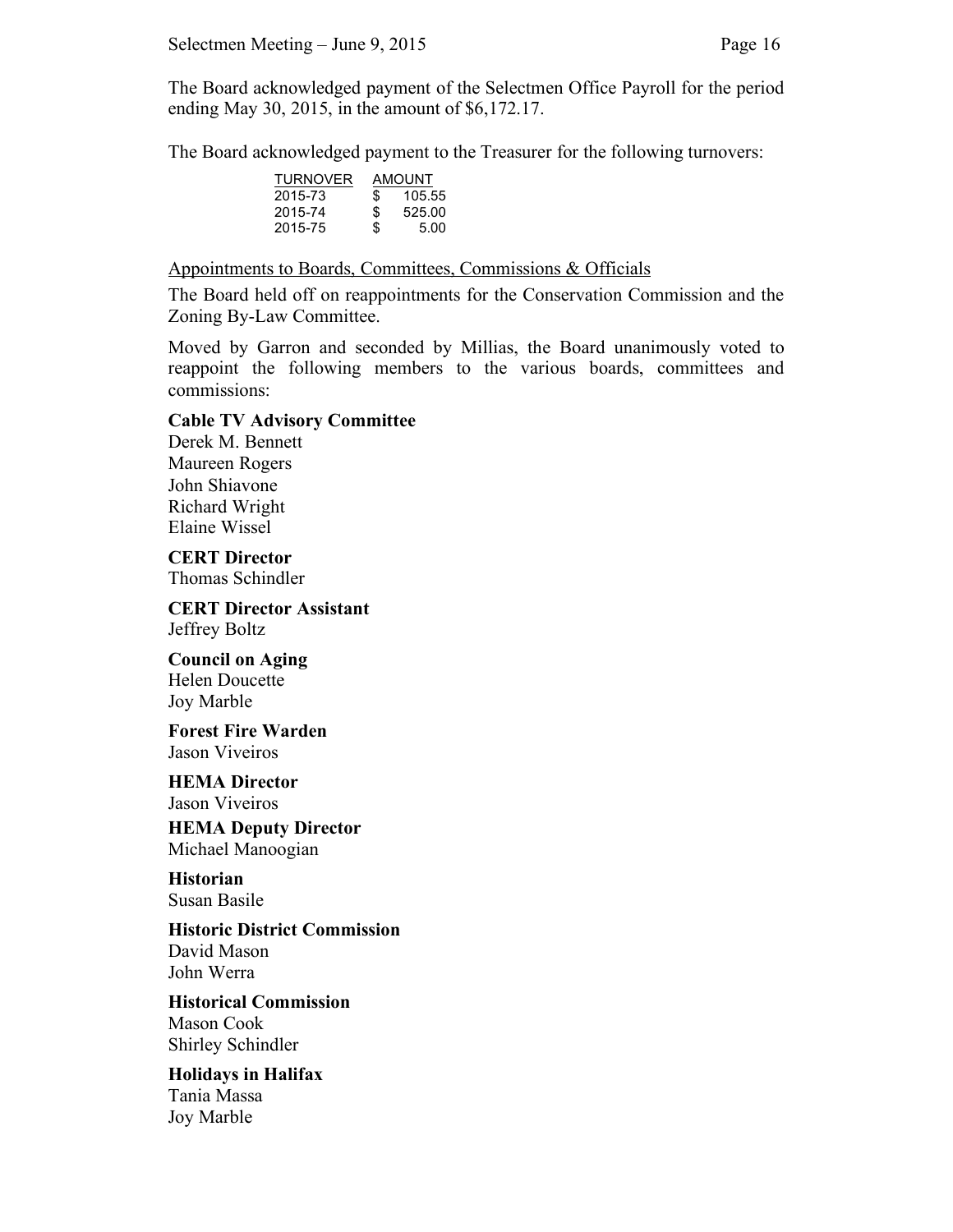### **Licensing Authority Agents**

Chief Edward P. Broderick Sgt. Theodore Benner Robert L. Briggs Sgt. William Caprio Albert Hingst Robert McDonnell Michael W. Schleiff Sgt. Patrick K. Sterling Herbert R. Wiltshire, Jr.

**Municipal & School Building Committee** Gerald Joy

**Old Colony Elderly Services** Joan Jolley

**O.C.P.C. – Area Agency on Aging Advisory Committee** Elaine Marzilli

**Parking Clerk** Pamela Adduci

#### **Police Matrons**

Joy Firth Alicia Ladue Susan Lawless Antoinette Ross Martha Smith

#### **Special Police Officers**

David X. Acevich Patrick Donnelly Panashe J. Flint

**Sealer of Weights & Measures** Herbert A. Wolfer

**Town Accountant** Sandra Nolan

**Town Accountant Assistant** Jean Pitts

**Town Counsel** Lawrence P. Mayo

**Town Director of County Co-Operative Extension Service** Kozhaya Nessralla

**Tree Warden** Robert Badore

**Veterans' Agent, Veterans' Service Officer, Veterans' Burial Agent** Wilford C. Corey

**Wiring Inspector** Stephen Peterson

**Wiring Inspector Assistant** Dennis McManus